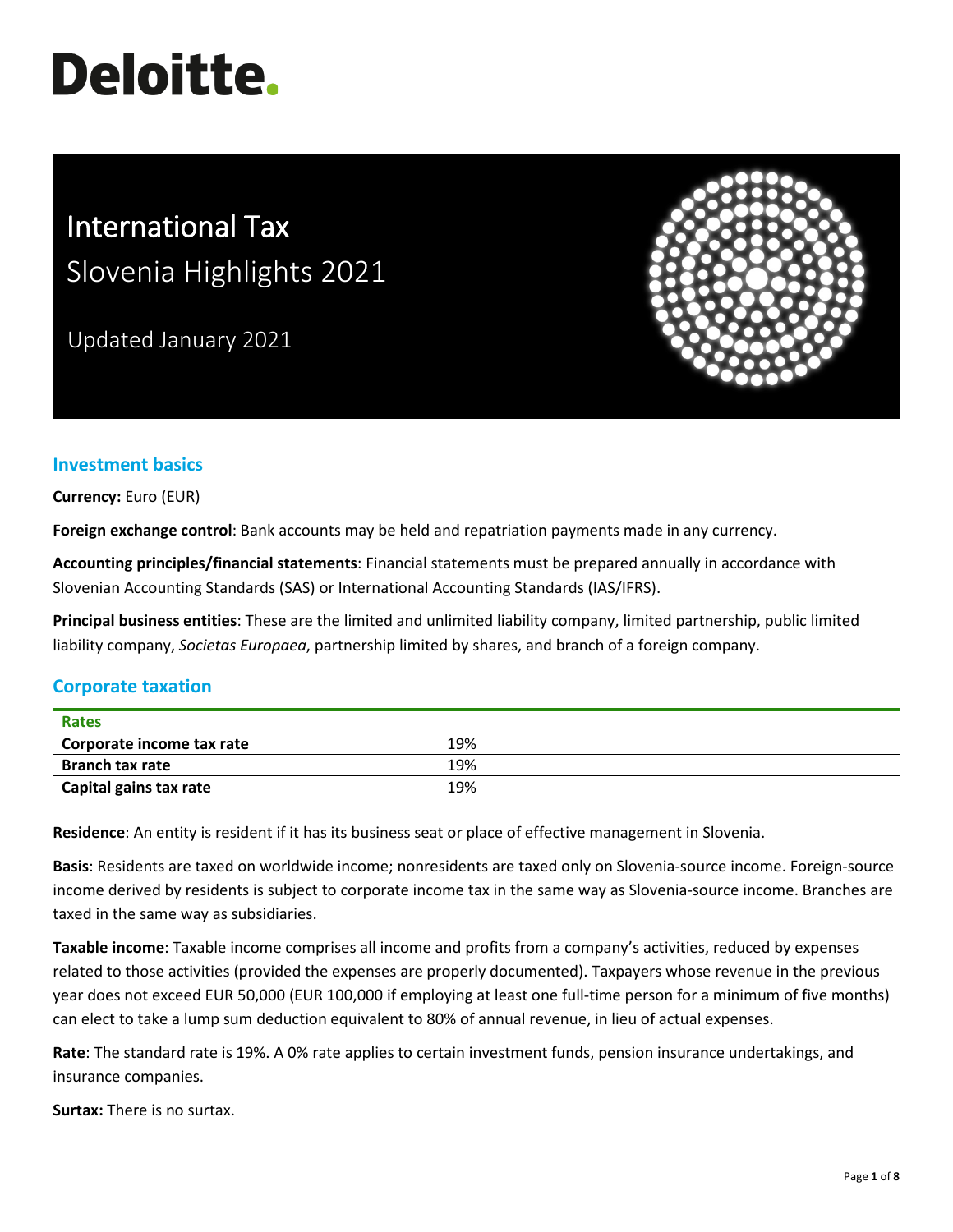**Alternative minimum tax**: There is a prescribed minimum (effective) tax rate of 7.03% (as from 1 January 2020, the tax base may be reduced by a maximum of 63%).

**Taxation of dividends**: Dividends received from another Slovenian company, an EU subsidiary, or a non-EU subsidiary established in a country not included on a "black list" published by the Ministry of Finance are 95% tax exempt. Dividends received from a company established in a jurisdiction on the list are fully taxable.

**Capital gains**: Capital gains are treated as ordinary income and the full amount of the realized gain is subject to tax at 19%. Gains arising from a transaction subject to the EU merger directive are exempt. A portion (47.5%) of the capital gains derived from the sale of shares is exempt if, *inter alia*, the shares represent a participation of at least 8% and the shareholding has been held for more than six months and at least one person is employed on a full-time basis during this period. Fifty percent of a capital loss is not recognized, unless the loss arises from a venture capital investment.

**Losses:** Tax losses carried forward from previous years may be used only up to 50% of the tax base. The carryback of losses is not permitted.

**Foreign tax relief**: A tax credit is available for foreign tax paid. The credit is equal to the lesser of the amount of foreign income tax actually paid or the amount of Slovenian tax payable on the foreign income.

**Participation exemption**: See "Taxation of dividends" and "Capital gains," above.

**Holding company regime**: There is no specific holding company regime but see the special regime under "Capital gains," above.

**Incentives**: Incentives include the following: a deduction of 100% of the amount invested in domestic R&D activities and the purchase of R&D services; a deduction of 40% of the actual amount invested in certain equipment and intangible assets; relief for donations (limited to 0.3% of taxable income and an additional 0.2% for special purposes); relief for voluntary supplementary pension insurance (limited to 24% of obligatory contributions for pension and disability insurance); relief for employment of the disabled (50% of the salary of such persons; 70% for fully physically disabled and deaf individuals); relief for the employment of persons younger than 26 years or older than 55 years who previously were registered as unemployed with the Employment Office of Slovenia for at least six months (45% of the salary for the first 24 months of employment); and relief for employment and investment in certain regions.

#### **Compliance for corporations**

**Tax year**: The tax year is the calendar year or financial year. If the tax period differs from the calendar year, the taxpayer may not change the tax period for three years.

**Consolidated returns**: Consolidated returns are not permitted; each company must file its own return.

**Filing and payment**: Slovenia operates a self-assessment regime. Tax payments must be made in advance on a monthly or quarterly basis. The tax return must be submitted to the tax authorities within three months after the end of the relevant tax period.

**Penalties**: Various penalties are imposed (depending on the size of the company) for failure to file a corporate income return or if the return does not meet legal requirements.

**Rulings**: Binding and nonbinding rulings on proposed business activities may be obtained from the tax authorities.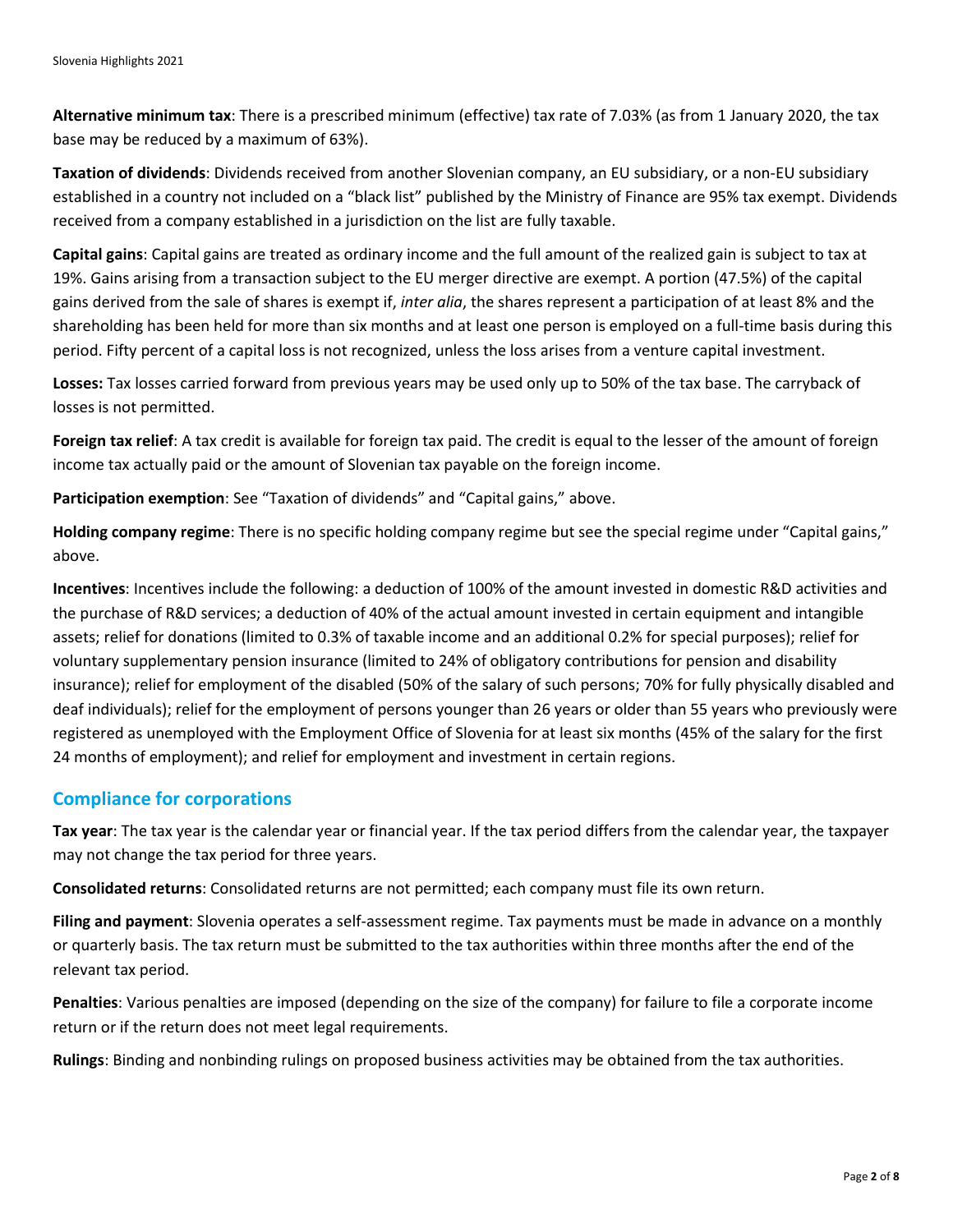#### **Individual taxation**

| <b>Rates</b>               |                       |       |
|----------------------------|-----------------------|-------|
| Individual income tax rate | <b>Taxable income</b> | Rate  |
|                            | Up to EUR 8,500       | 16%   |
|                            | EUR 8,501-EUR 25,000  | 26%   |
|                            | EUR 25,001-EUR 50,000 | 33%   |
|                            | EUR 50,001-EUR 72,000 | 39%   |
|                            | Over EUR 72,000       | 50%   |
| Capital gains tax rate     |                       | 27.5% |

**Residence:** Individuals, regardless of nationality, are resident in Slovenia for personal income tax purposes if they have a formal residence tie with Slovenia (i.e., they have a permanent home registered in Slovenia, are Slovenian public employees working abroad, or were Slovenian residents but are employed by an EU institution) or an actual residence tie with Slovenia (i.e., they have a habitual abode or center of personal and economic interests, or they are present for more than 183 days in a taxable year in Slovenia).

**Basis:** Resident individuals are taxed on worldwide income. Nonresidents are taxed only on Slovenia-source income.

**Taxable income**: Personal income tax is levied on six categories of income: income from employment, business income, income from basic agriculture and forestry, income from rents and royalties, income from capital (dividends, interest, and capital gains), and other income.

The taxable bases of various sources of income earned in a calendar year are computed separately and then aggregated and taxed at progressive rates. Income from capital, income from business activities (in certain cases), and rental income, however, are subject to fixed tax rates.

**Rates**: The following progressive rates apply: 16% on taxable income up to EUR 8,500; 26% on taxable income over EUR 8,500 and up to EUR 25,000; 33% on taxable income over EUR 25,000 and up to EUR 50,000; 39% on taxable income over EUR 50,000 and up to EUR 72,000; and 50% on taxable income over EUR 72,000.

Dividends, interest, and rental income received by a resident individual are subject to a 27.5% withholding tax. Income from business activities (under certain conditions) is taxed at 20%.

**Capital gains**: Capital gains are subject to a base tax rate of 27.5%, which is reduced to 20% after the asset has been held for five years. The rate is further reduced by five percentage points (to 15%) if the asset is held for more than 10 years, and then by an additional five percentage points (to 10%) if the asset is held for more than 15 years. The capital gain is not taxed if the asset is held for more than 20 years.

Capital gains arising from derivatives are taxed at a rate of 40% if disposed of during the first year of ownership; the rate decreases for longer periods of ownership.

**Deductions and allowances**: A general allowance is available to all resident individuals. Various personal allowances also are available in certain cases (dependents, disability, etc.).

**Foreign tax relief**: A tax credit is available for foreign tax paid. The credit is equal to the lesser of the amount of foreign income tax actually paid or the amount of Slovenian tax payable on the foreign income.

#### **Compliance for individuals**

**Tax year**: The tax year is the calendar year.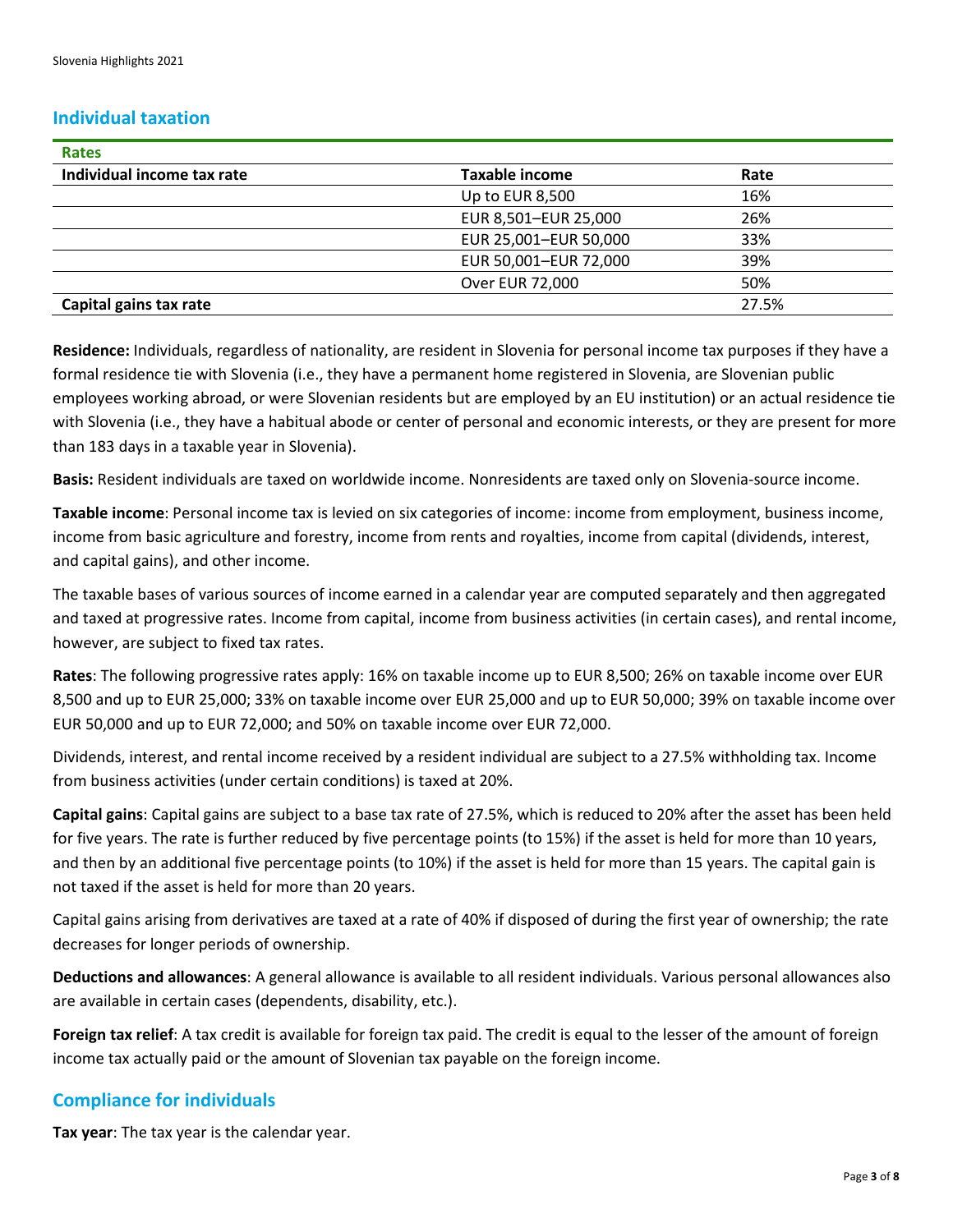**Filing status:** There is no joint taxation; each individual is treated as a separate taxpayer.

**Filing and payment**: Personal income tax is collected by way of withholding during the year if the payer of the income is a Slovene legal person. If the payer is a foreign legal entity, the individual must report the income to the tax authorities, which then assess the tax.

Tax returns for income from capital (dividends, interest, and capital gains arising from the disposal of financial capital) and rental income must be submitted by 28 February for the previous tax year. Tax returns for capital gains arising from the disposal of immovable property must be submitted within 15 days after the disposal.

For income taxed on an aggregate basis, the individual receives a preliminary annual tax calculation from the tax authorities by the end of May of the current year for the previous tax year, which takes into account the tax paid during the year. If the calculation is correct and the individual does not object, the tax assessed in the calculation becomes final. If the individual does not receive the preliminary annual tax calculation by 15 June, the annual tax return must be filed by 31 July of the current year for the previous tax year. The tax authorities will then issue a tax assessment.

**Penalties**: Penalties are imposed for failure to file an income tax return or if the return does not meet the legal requirements.

**Rulings**: There are no binding rulings available on the level of individual taxation; however, non-binding rulings may be obtained from the tax authorities.

| <b>Rates</b>              |         |                         |         |                         |  |
|---------------------------|---------|-------------------------|---------|-------------------------|--|
| Type of payment           |         | <b>Residents</b>        |         | <b>Nonresidents</b>     |  |
|                           | Company | <b>Individual</b>       | Company | <b>Individual</b>       |  |
| <b>Dividends</b>          | 0%      | 27.5%                   | 15%     | 27.5%                   |  |
| <b>Interest</b>           | 0%      | 27.5%                   | 15%     | 27.5%                   |  |
| <b>Royalties</b>          |         | 25% or progressive      |         | 25% or progressive      |  |
|                           | 0%      | individual tax rates if | 15%     | individual tax rates if |  |
|                           |         | employment income       |         | employment income       |  |
| <b>Fees for technical</b> |         | 25% or progressive      |         | 25% or progressive      |  |
| services                  | 0%      | individual tax rates if | 0%/15%  | individual tax rates if |  |
|                           |         | employment income       |         | employment income       |  |

#### **Withholding tax**

**Dividends**: No withholding tax applies on dividends paid to a domestic company. Dividends paid to a nonresident company are subject to a 15% withholding tax unless the rate is reduced under a tax treaty or an exemption is available under the EU parent-subsidiary directive. Dividends paid to an individual are subject to a 27.5% withholding tax, unless the rate is reduced under a tax treaty.

**Interest**: No withholding tax applies on interest paid to a domestic company. Interest paid to a nonresident company is subject to a 15% withholding tax unless the rate is reduced under a tax treaty or an exemption is available under the EU interest and royalties directive. Interest paid to an individual is subject to a 27.5% withholding tax, unless the rate is reduced under a tax treaty.

**Royalties**: No withholding tax applies on royalties paid to a domestic company. Royalties paid to a nonresident company are subject to a 15% withholding tax unless the rate is reduced under a tax treaty or an exemption is available under the EU interest and royalties directive. Royalties paid to individuals are subject to a 25% withholding tax or progressive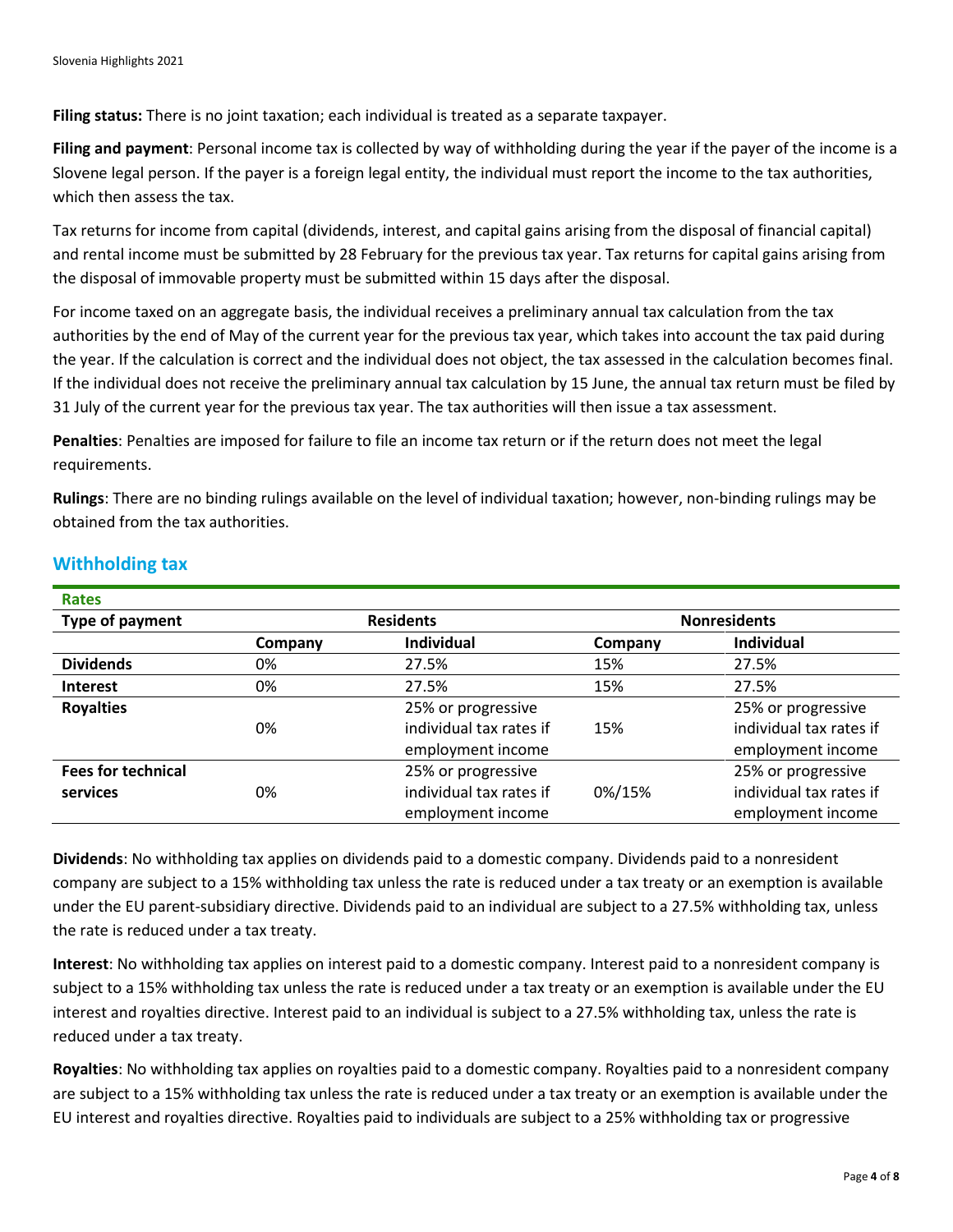individual tax rates if taxed as part of employment income. The rate for nonresident individuals may be reduced under a tax treaty.

**Fees for technical services**: No withholding tax applies on fees for technical services paid to a domestic company. Fees paid for advisory, marketing, market analysis, human resources, administrative, information technology, and legal services to a nonresident company are subject to a 15% withholding tax if paid to persons with a head office in a country outside the EU that is on the "black list" published by the Ministry of Finance; otherwise, no withholding tax applies. Fees paid to individuals for technical services are subject to a 25% withholding tax or progressive individual tax rates if taxed as part of employment income. The rate for nonresident individuals may be reduced under a tax treaty.

**Branch remittance tax**: There is no branch remittance tax.

**Other**: Lease payments for real estate located in Slovenia and payments for the services of performing artists or sportsmen, where the payments are made to another person, are subject to a 15% withholding tax.

#### **Anti-avoidance rules**

**Transfer pricing**: Transactions with nonresident related parties must be on arm's length terms. The same applies for resident related parties if one of the parties is deemed to be in a "beneficial tax position" (e.g., evidencing tax losses). Parties are deemed to be related if one party directly or indirectly holds at least 25% of the other; if a third party directly or indirectly holds at least 25% of both parties; or if the conditions of the transactions between the parties differ from the conditions of transactions between unrelated parties. Documentation and reporting requirements apply.

Advance pricing agreements are available.

**Interest deduction limitations**: Interest on loans is not deductible if: (a) the loan is received from (i) a shareholder that, at any time during the tax period, directly or indirectly owns at least 25% of the equity capital or voting rights in the borrower, (ii) a lender that has the same 25% shareholder as the borrower, (iii) a shareholder where a family member, at any time during the tax period, directly or indirectly owns at least 25% of the equity capital or voting rights in the borrower, or (iv) a third party, such as a bank, if a shareholder who falls within scope of (i), (ii), or (iii) guarantees the loan or acquires the loan in connection with a deposit in the third party or the bank; and (b) the loan exceeds a debt-to-equity ratio of 4:1 at any time during the tax period, unless the taxpayer can demonstrate that the loan would have been granted by an unrelated third party. The interest on loans exceeding the 4:1 debt-to-equity ratio generally is recharacterized as a hidden profit distribution.

**Controlled foreign companies**: Slovenia has implemented controlled foreign company (CFC) rules in line with the EU Anti-Tax Avoidance Directive (ATAD 1). The CFC income of a low-taxed CFC of a taxpayer is included in the taxable base of that taxpayer. Losses of a CFC are not included in the taxable base of the taxpayer; however, they may be carried forward to future tax periods.

A CFC generally is defined as an entity whose profits are not subject to tax or are exempt in the entity's member state of residence, if:

- The taxpayer holds, individually or together with affiliates, a direct or indirect "stake" of more than 50% in the entity; and
- The actual corporate income tax paid by the entity or permanent establishment is effectively lower than half of the corporate income tax that would have been due in the taxpayer's member state of residence.

**Hybrids:** Slovenia has implemented hybrid mismatch rules in line with ATAD 1 and ATAD 2.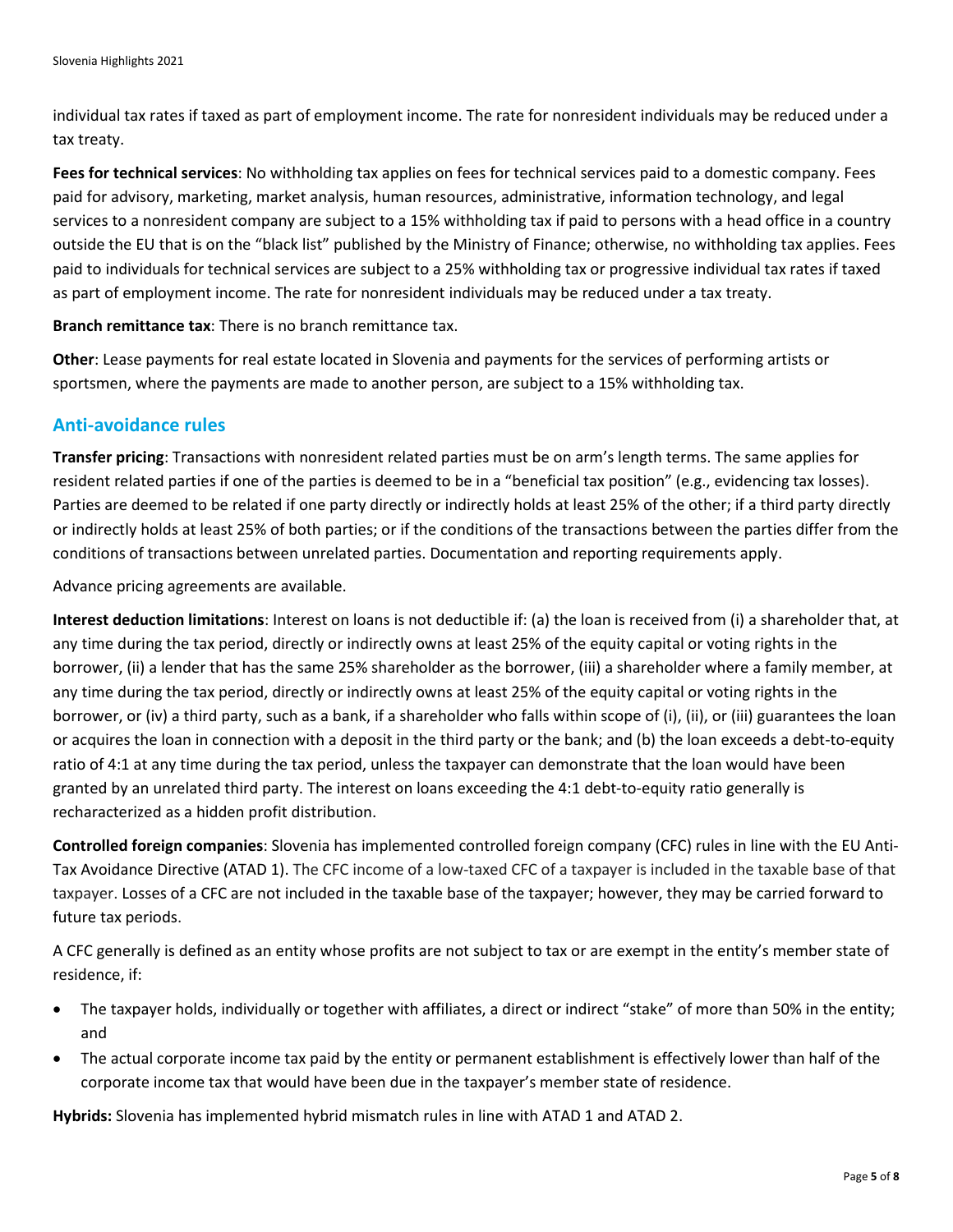**Economic substance requirements:** There are no specific economic substance requirements in Slovenia; however, the Tax Procedure Act contains a provision aimed at preventing tax avoidance or abuse, which is based on a substance over form approach. In accordance with this provision, invalid legal transactions, fictitious transactions, and breaches of law due to a particular act or conduct are not recognized for tax purposes.

**Disclosure requirements**: Transfer pricing documentation must be provided where requested by the tax authorities. Slovenia has implemented country-by-country (CbC) reporting requirements. A Slovenian entity that is deemed to be a constituent entity of a multinational enterprise group is liable to submit a CbC notification.

**Exit tax**: Under the Corporate Income Tax Act, any positive difference between the fair market value and the tax value of assets that leave Slovenia is taxed at the rate of 19%. The tax can be paid in up to five annual installments.

**General anti-avoidance rule**: General anti-avoidance rules allow the tax authorities to assess tax based on the substanceover-form and economic substance principles, both in domestic and cross-border cases.

Slovenia also has implemented a general anti-abuse rule in line with ATAD 1.

**Other**: The 95% dividend exemption and the benefits of the EU parent-subsidiary directive cannot be applied if the general intention of the transaction was obtaining the tax benefits (substance-over-form principle).

### **Value added tax**

| <b>Rates</b>         |            |
|----------------------|------------|
| <b>Standard rate</b> | 22%        |
| <b>Reduced rate</b>  | 0%/5%/9.5% |

**Taxable transactions**: VAT is payable on the supply of goods and services made by a taxable person, acting as such, for consideration within Slovenia; on intra-Community acquisitions, including intra-Community acquisitions of new means of transport; and on the import of goods.

**Rates**: The standard rate is 22%; a reduced rate of 9.5% applies to specified goods and services. As from 1 January 2020, a special reduced rate of 5% applies to books, newspapers, and periodicals supplied in physical form, electronically, or both (including brochures, leaflets and similar products, children's picture books, maps, etc.). Certain transactions are exempt or zero-rated.

**Registration**: A taxable person must register for VAT purposes if the value of its supplies within the previous 12 months exceeds EUR 50,000 (EUR 7,500 for agricultural activities). Small businesses (including farmers) may apply for voluntary registration, which is valid for a minimum period of five years. A taxable person established abroad that carries out taxable economic activities in Slovenia must register for VAT.

**Filing and payment**: The VAT return must be submitted, and the VAT paid, by the last business day of the month following the taxable period (which is a calendar month, or three months for smaller taxpayers established in Slovenia). Taxable persons required to submit an EC sales list must submit both the VAT return and the EC sales list by the 20th day of the month following the taxable period.

**Other:** In response to COVID-19, customs duties and VAT exemptions on imports of medical devices and protective equipment from third countries were introduced at the EU level. These exemptions are expected to apply until 30 April 2021. At the national level, a VAT exemption was introduced for intra-Community acquisitions and local supplies of protective medical equipment, vaccines, *in vitro* diagnostic medical devices, and related services.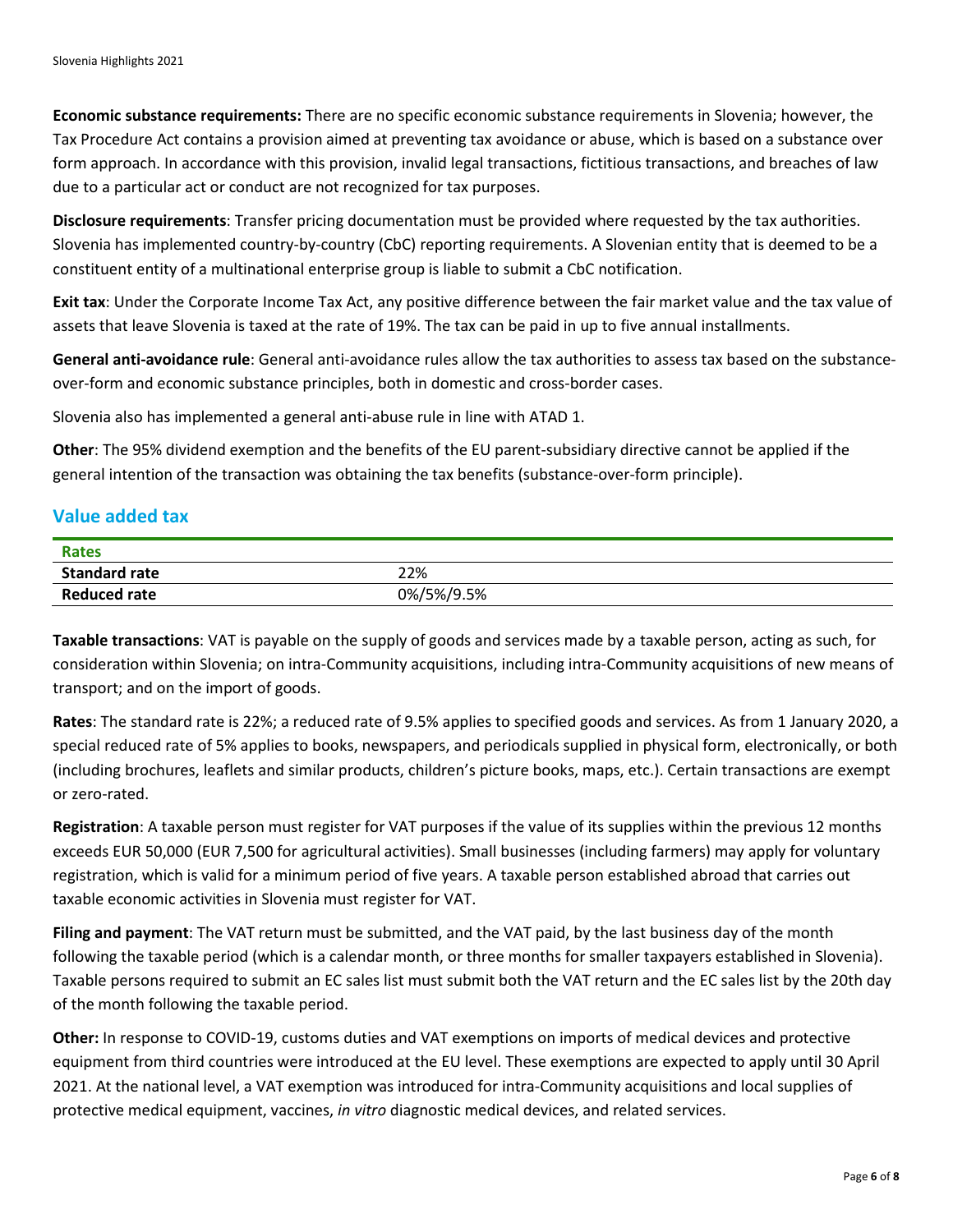#### **Other taxes on corporations and individuals**

Unless otherwise stated, the taxes in this section apply to both companies and individuals and are imposed at the national level.

**Social security**: The employer is required to withhold employee social security contributions from the employee's gross salary (22.1%) and pay them together with the employer's contribution (16.1% of gross salary) each month as part of payroll accounting. Self-employed individuals must remit their own social security contributions.

**Payroll tax**: There is no payroll tax.

**Capital duty:** There is no capital duty.

**Real property tax**: A charge for the use of construction land applies for city areas and settlements of urban importance and other living areas. The charge is assessed in advance by the tax authorities for the entire taxable year based on various factors, including the area, location, and potential uses of the land, at rates determined by the local municipalities. The person liable for the payment is the direct user of the land, building, or part of a building (the owner or a tenant of the real estate property).

**Transfer tax:** A special sales tax is levied at various rates on motor vehicles, and at 2% on the transfer of real estate not subject to VAT.

**Stamp duty**: There is no stamp duty.

**Net wealth/net worth tax**: There is no net wealth or net worth tax.

**Inheritance/estate tax**: Inheritance and gift tax applies to the transfer of property and is levied progressively, depending on the value of the property and the recipient's relationship with the deceased/donor.

**Other**: Insurance premium tax is levied on insurance services at the rate of 8.5%. Financial services that are not subject to VAT are subject to the financial services tax, also at 8.5%.

**Tax treaties:** Slovenia has concluded 62 tax treaties. The OECD multilateral instrument (MLI) entered into force for Slovenia on 1 July 2018. For further information on Slovenia's tax treaty network, visi[t Deloitte International Tax Source.](https://www.dits.deloitte.com/#Jurisdiction/94)

**Tax authorities:** Ministry of Finance, Financial Administration of the Republic of Slovenia

Contact us:

**Andreja Škofič Klanjšček**

Email: [askofic@deloittece.com](mailto:askofic@deloittece.com)